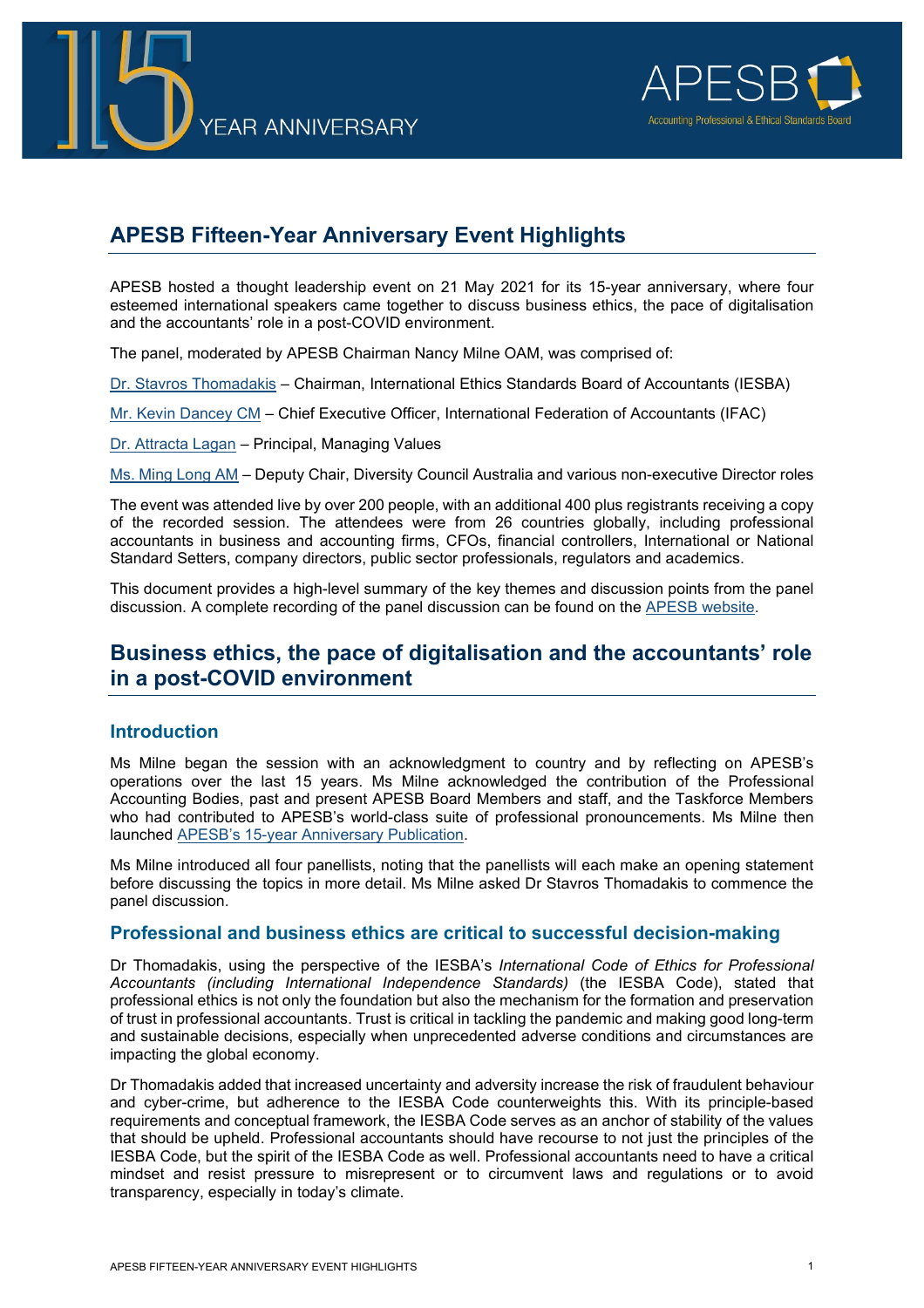



Dr Thomadakis noted the increase in duties for professional accountants with governments around the globe assisting private enterprises through the current crisis period. He emphasised the role of accountants in times of crisis to use their ethical instruments to protect from the danger of doing something in the short term that will be regretted in the long term. The IESBA Code must be used as an instrument for clear judgment, making sound decisions, and undertaking ethical actions.

### **The evolution and rapid digitalisation of business processes and resources**

Mr Dancey, citing the 2020 [Gartner study,](https://www.computerworld.com/article/3562701/australian-small-businesses-advance-their-digitalisation-thanks-to-covid-19.html) noted that 79% of small and medium businesses are increasing their software purchases in preparation for a more digital future, which has accelerated again because of the pandemic. The move to a digital future is a good thing and creates many opportunities for professional accountants, including an increased opportunity to deliver value to the client.

Mr Dancey echoed similar sentiments to Dr Thomadakis in noting that the ethical Code differentiates professional accountants from any other consultants. Professional accountants need to be alert to heightened risks, especially concerning fraud and financial misrepresentation and maintain effective control environments when there has been an increase in remote working and substantial technological changes. There is also a call for more transparency and disclosure of forward-looking information, which creates challenges around good faith judgements, and known and material uncertainties. However, the fundamental principles of integrity, objectivity and professional behaviour are essential guides for the accounting profession, now more than ever.

With the move towards digitalisation, professional accountants must be careful not to over rely on technology but should understand it and use it to augment their ability to apply professional judgement. This may mean gaining new skills and competencies and engaging or collaborating with experts such as data scientists.

Mr Dancey identified four keys risks that need mitigation as we accelerate into a digital era:

- Cyber risk and how it is being addressed;
- Entities cutting corners, especially in relation to controls and whether they are adequate;
- What motivates an entity, especially economic incentives; and
- The wellbeing and mental health of professional accountants, co-workers and clients.

Digital and technological change doesn't in itself lead to increased unethical behaviour, but technology can lower the barriers for bad actors and facilitate the perpetration of bad deeds.

Dr Thomadakis reiterated that while technology is evolving, the fundamental principles and conceptual framework in the IESBA Code are resilient and apply to the complexity of technological advances.

#### **Drivers of ethical behaviour in times of uncertainty and financial difficulty**

Dr Lagan noted the importance of keeping the ethical dimension at the forefront of the profession by ensuring access to resources that deal with the complexity of ethical issues, especially when COVID-19 has accelerated the onset of the fourth industrial revolution.

Dr Lagan agreed with Mr Dancey that there is opportunity in the progress of digitalisation and its global impact, stating that we need to ensure we are using the technologies to enhance society for the broader good. However, the pandemic has highlighted the shortfalls of the current leadership/governance systems and economic model, including the large levels of casualised labour, human slavery in supply chains, discrimination still occurring and business corruption impacting civil society.

The World Economic Forum and the World Trade Organisation have called on political and business leaders to use the disruption caused by COVID and emerging technologies to reset and create a more humane economy and a fairer world. The accountancy profession has significantly contributed to raising the ethical floor through integrated reporting, but more can be done to increase ethical leadership. Business leaders are facing questions about the intersection of ethical conduct and commercial imperatives and the role of the marketplace in society. In addition, global social movements have made personal and organisational reputations vulnerable, with leaders being brought to account for their actions and ethical impacts.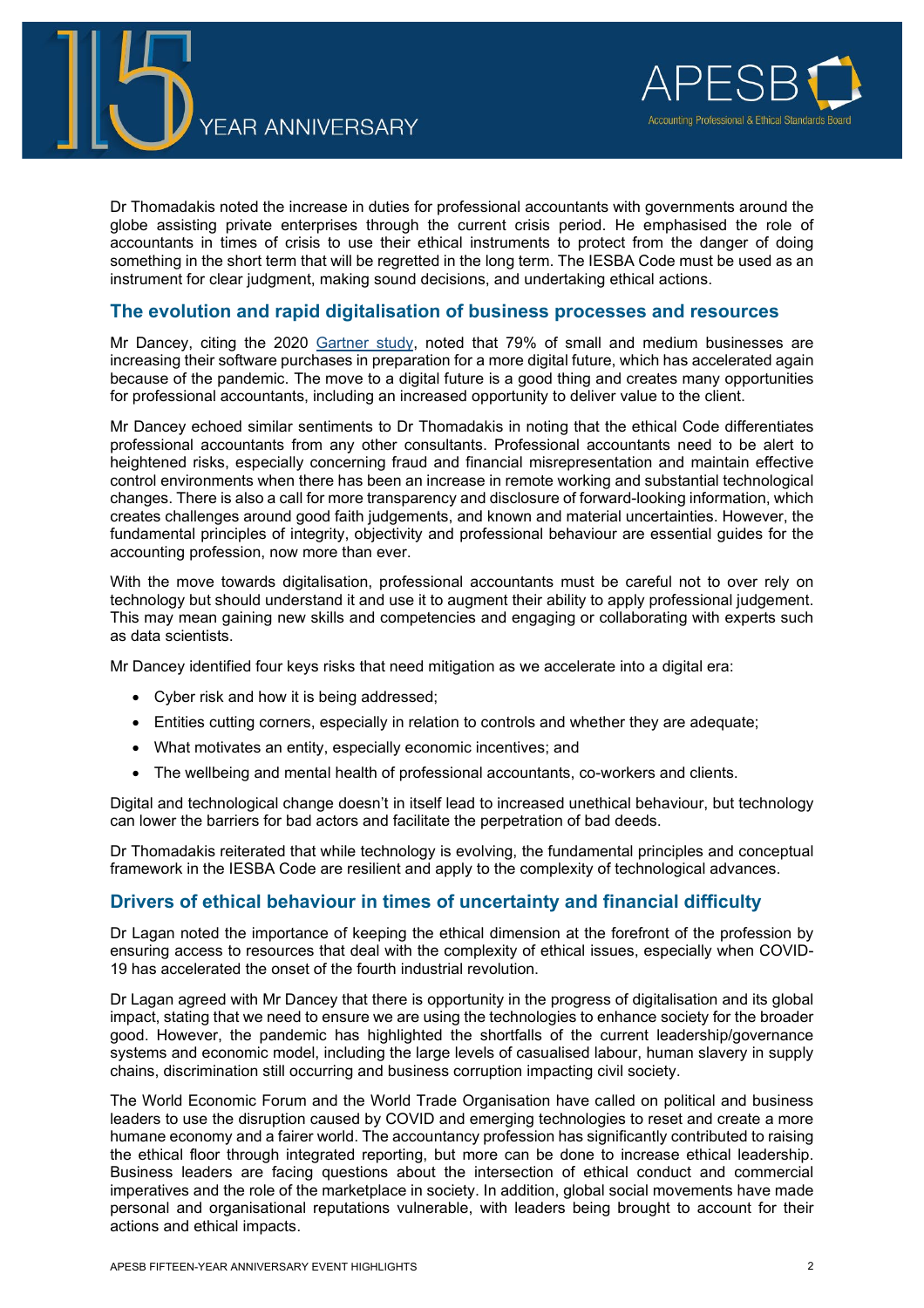



Dr Lagan believes many global leaders have heeded the call and signed up for a global reset. Professional accountants are in a perfect position, having already signed up through the IESBA Code, to protect society's interests. All stakeholders need to play a proactive role to ensure technology enhances individual wellbeing. As accountants sit in every business and institution, they have the 'box seat' to help create a more inclusive and social world.

Dr Thomadakis says ethical culture is now more critical than ever, and the professional accountant's more advanced Code should become an example for all professionals across the corporate eco-system.

## **Impacts of technology and COVID-19 on organisational culture and board oversight**

The unexpectedness of the COVID pandemic, Ms Long raised, has impacted organisational culture and board oversight. Organisational culture has evolved but is not yet settled with changing conditions affecting how people want to work. Leaders are grappling with determining the work environment and what leadership should be in that altered environment.

The ability of leaders and Boards to work towards a new future will make organisations and society more resilient and organisations more valuable. There is an opportunity to create environments to experiment, fail, and continue to evolve the way we want to work. Board themselves also need to evolve to lead in the new environment. There is an opportunity to shape the culture of Boards, group executives and leadership teams.

Ms Long elaborated on the opportunities the COVID-19 pandemic provided, including an environment to experiment, the opportunity to restructure and encouraged organisations to invest in technological and digital advances. She highlighted the need to move away from traditional leadership, admit some humility in not knowing all the answers in this new era and learn to evolve how we want to work in the future.

Mr Dancey agreed with Ms Long, noting that this was a time of golden opportunities for the accounting profession with the opportunity to challenge and change the way we address situations.

The COVID-19 pandemic has highlighted the benefits of flexible working arrangements and working from home, which Ms Long believes stemmed from feminism which established this kind of work flexibility. People need to fight to keep this flexibility and create a balance between adaptability and collaboration. Ms Long commented that to see this approach continue indefinitely, we should continue to work flexibly and support staff when needed.

## **Climate Change and Sustainability**

Ms Long emphasized that beyond COVID-19, we must aggressively tackle the issue of climate change. This next decade is where professional accountants can really stand up to change the world

All the panellists agreed upon the need for sustainability reporting frameworks. Mr Dancey noted that professional accountants deal with the language of business and reporting so that entities can decipher what is going on. Here he referenced Professor Mervyn King, who suggests that the most appropriate people to lead the charge are accountants, specifically Chief Financial Officers, and should be renamed [Chief Value Officers.](https://wordery.com/the-chief-value-officer-mervyn-king-9781783532933?cTrk=NTg2NDk4NTZ8NTk5NDM4MjBhZDJkNzoxOjE6NTk5NDM4MTEzOGNjODguNzA4Njk0NjY6MGZmYWQ4OTg%3D) Mr Dancey commented that sustainability reporting is currently IFAC's biggest challenge, as many countries have climate targets, but there is no common framework, so it is difficult for those targets to be accurately measured and compared.

Professional Accountants, as preparers, advisors and assurance providers, are dealing with all kinds of stakeholders, and we need to come to grips with the complexity of reporting. IFAC recently published a revised [building blocks approach to reporting sustainability information](https://www.ifac.org/knowledge-gateway/contributing-global-economy/publications/enhancing-corporate-reporting-sustainability-building-blocks) entitled [Enhancing Corporate](https://www.ifac.org/knowledge-gateway/contributing-global-economy/publications/enhancing-corporate-reporting-sustainability-building-blocks)  [Reporting: Sustainability Building Blocks,](https://www.ifac.org/knowledge-gateway/contributing-global-economy/publications/enhancing-corporate-reporting-sustainability-building-blocks) enhancing its previously issued roadmap, [The Way Forward.](https://www.ifac.org/knowledge-gateway/contributing-global-economy/discussion/enhancing-corporate-reporting-way-forward) IFAC's explicit intention with this two-page schematic is to foster discussion on 'how this approach can deliver a global system for consistent, comparable, and assurable sustainability-related information that best meets the needs of investors and other stakeholders.